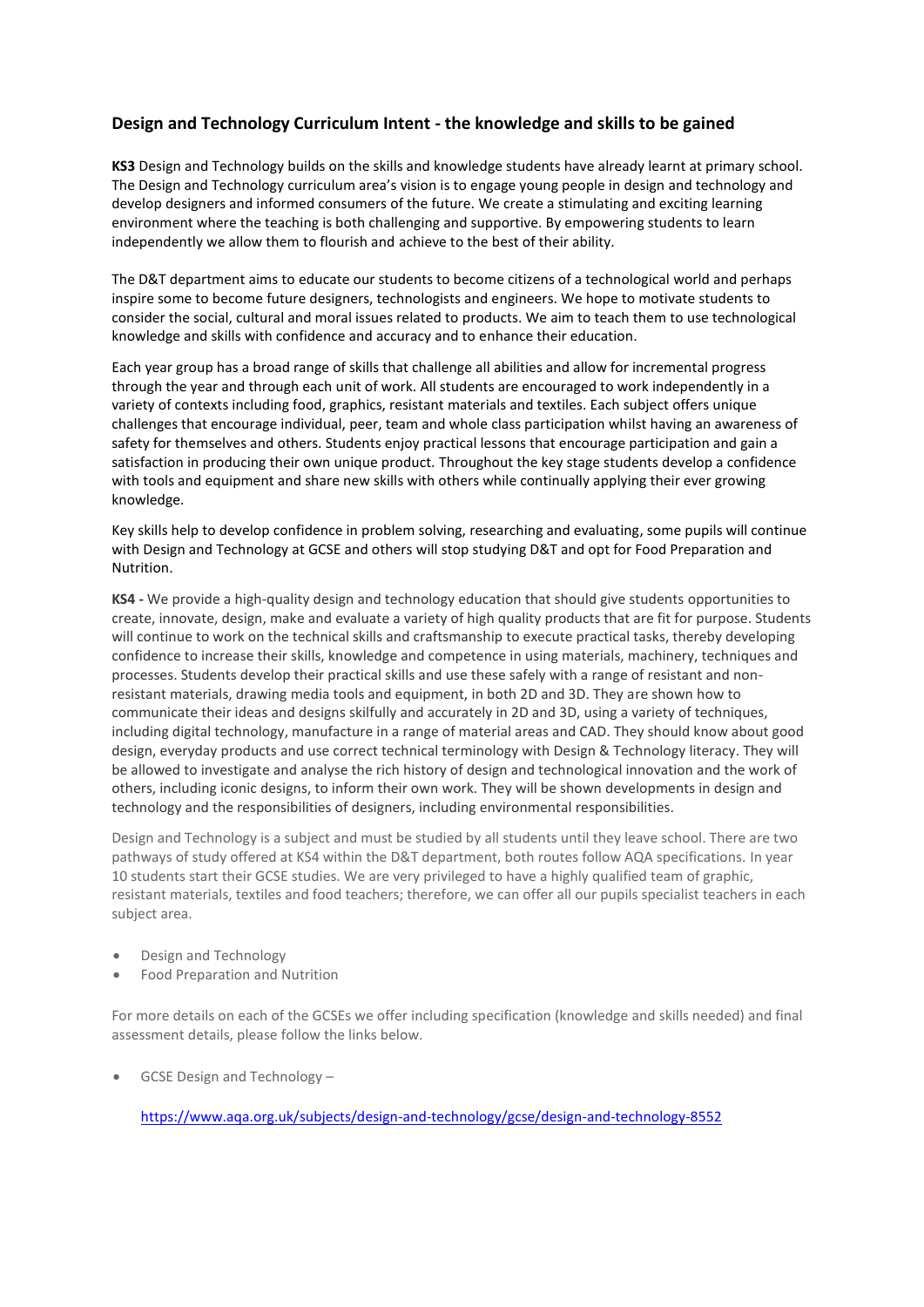### **Extra-curricular opportunities**

Use of workshops with teacher supervision, Tournaments and AGT/ Masterclass events.

### **Food Preparation and Nutrition Curriculum Intent - the knowledge and skills to be gained**

**KS3** -Food technology constitutes a distinct and compulsory element throughout key Stage 3 Design and Technology with the aim of ensuring that all students understand and apply the principles of nutrition, balanced diets and learn how to cook. The programme of study asserts that instilling a love of cooking in students will open a door to one of the greatest expressions of human creativity. Learning how to cook is a crucial life skill that enables students to feed themselves and others affordably now and in later life. Ultimately pupils should be able to cook a range of mainly savoury balanced dishes that they will then feed themselves and their own families in the future. To do this pupils must learn to appreciate the use of seasonal foods and how the use of certain foods affect the environment.

Globally there is a clear agenda from the United Nations and The Rights of Every Child which focuses on nutrition education. The intent of Food Technology in schools to support this important agenda. **Food teaching contributes to a wide range of curriculum outcomes** including those focused on health and well-being, those focused on national curriculum D&T and those focused on cooking and nutrition:

- with links into humanities subjects with topics such as sustainability and provenance, or global food culture;
- with links to science with food chemistry and properties, microbiology and nutrition, and food technology and future food
- with links to religious studies with food beliefs and choices, with links to history on changes to eating patterns and food availability KS4 Food and Nutrition

#### **KS4 Food Preparation and Nutrition**

Through GCSE food and nutrition, students will demonstrate effective and safe cooking skills by planning, preparing and cooking using a variety of food commodities, cooking techniques and equipment. Students develop knowledge and understanding of the functional properties and chemical processes as well as the nutritional content of food and drinks.

The subject focuses on understanding the relationship between diet, nutrition and health, including the physiological and psychological effects of poor diet and health.

The aim is for pupils to understand the economic, environmental, ethical, and socio-cultural influences on food availability, production processes, and diet and health choices.

All these areas are also covered practically where pupils explore a range of ingredients and processes from different culinary traditions (traditional British and international), to inspire new ideas or modify existing recipes

GCSE Food –

<https://www.aqa.org.uk/subjects/food/gcse/food-preparation-and-nutrition-8585>

# **Design and Technology Curriculum Implementation**

Our D&T curriculum area is one of the largest in school with seven teaching staff, four well equipped specialist rooms and a supportive technician.

Pupils in year 7, year 8 & year 9 have specialist teachers or staff supported by specialist teachers for all lessons. They are taught graphics, resistant materials, textiles and food topics. Pupils in year 7 have 3 one hour lessons a fortnight and pupils in year 8 and year 9 have 4 one hour lessons a fortnight.